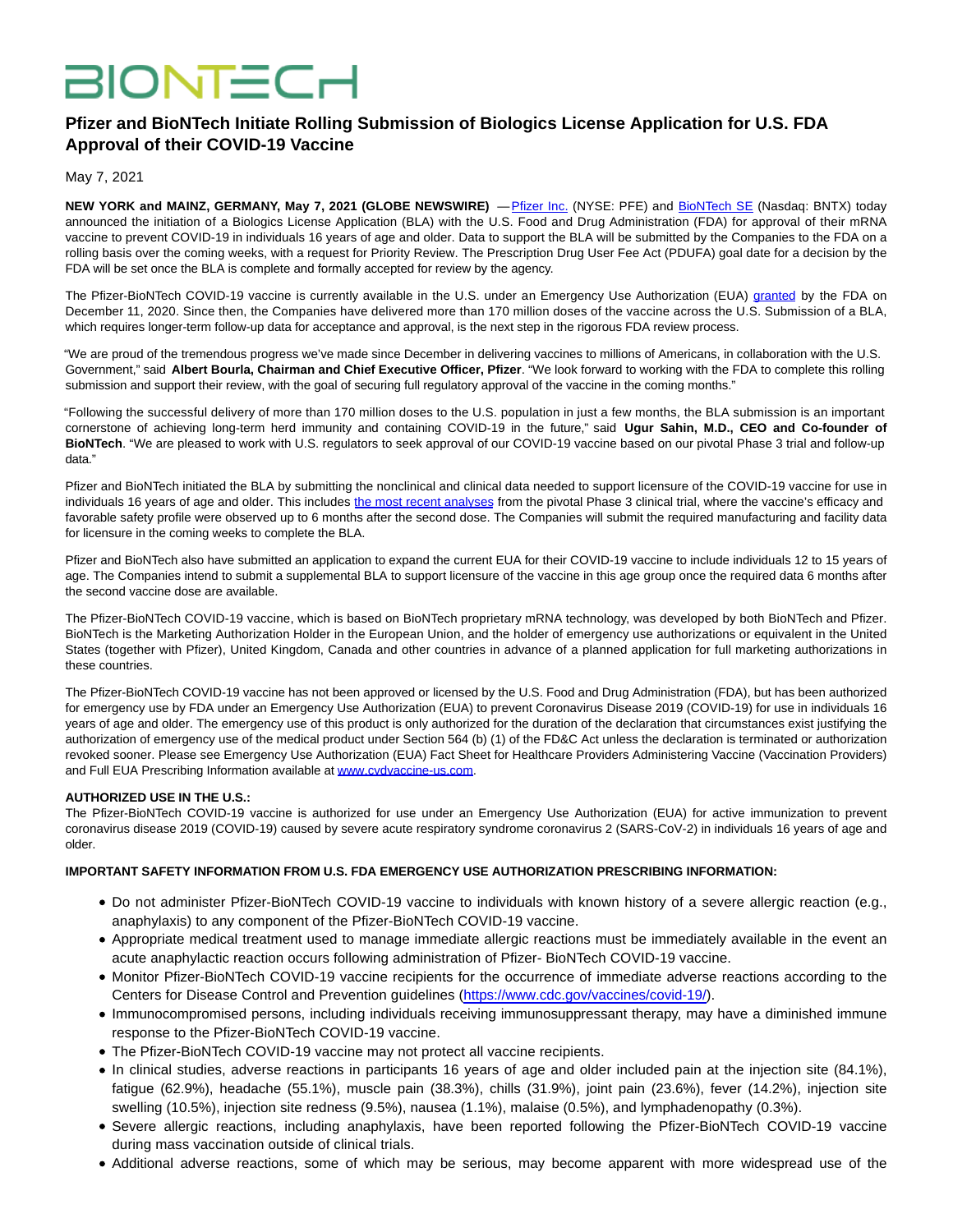Pfizer-BioNTech COVID-19 vaccine.

- Available data on Pfizer-BioNTech COVID-19 vaccine administered to pregnant women are insufficient to inform vaccineassociated risks in pregnancy.
- Data are not available to assess the effects of Pfizer-BioNTech COVID-19 vaccine on the breastfed infant or on milk production/excretion.
- There are no data available on the interchangeability of the Pfizer-BioNTech COVID-19 vaccine with other COVID-19 vaccines to complete the vaccination series. Individuals who have received one dose of Pfizer-BioNTech COVID-19 vaccine should receive a second dose of Pfizer-BioNTech COVID-19 vaccine to complete the vaccination series.
- Vaccination providers must report Adverse Events in accordance with the Fact Sheet to VAERS at [https://vaers.hhs.gov](https://vaers.hhs.gov/reportevent.html) /reportevent.html or by calling 1-800-822-7967. The reports should include the words "Pfizer-BioNTech COVID-19 Vaccine EUA" in the description section of the report.
- Vaccination providers should review the Fact Sheet for Information to Provide to Vaccine Recipients/Caregivers and Mandatory Requirements for Pfizer-BioNTech COVID-19 Vaccine Administration Under Emergency Use Authorization.

Please see Emergency Use Authorization (EUA) Fact Sheet for Healthcare Providers Administering Vaccine (Vaccination Providers) including Full EUA Prescribing Information available at [www.cvdvaccine-us.com.](https://www.globenewswire.com/Tracker?data=WJ1gsG8RgN48zYloX6sIs_uc8Zhx6zgRPvrSK_7l9gn4KpHuHrDswoCp9pLC73UiRoyBz9dRqzoSwvb1qHvRyJIFqvGlP-eFUlT3M2_AKr0=) 

#### **About Pfizer: Breakthroughs That Change Patients' Lives**

At Pfizer, we apply science and our global resources to bring therapies to people that extend and significantly improve their lives. We strive to set the standard for quality, safety and value in the discovery, development and manufacture of health care products, including innovative medicines and vaccines. Every day, Pfizer colleagues work across developed and emerging markets to advance wellness, prevention, treatments and cures that challenge the most feared diseases of our time. Consistent with our responsibility as one of the world's premier innovative biopharmaceutical companies, we collaborate with health care providers, governments and local communities to support and expand access to reliable, affordable health care around the world. For more than 170 years, we have worked to make a difference for all who rely on us. We routinely post information that may be important to investors on our website at [www.Pfizer.com.](https://www.globenewswire.com/Tracker?data=WJ1gsG8RgN48zYloX6sIsx6f4j6TweIROpmlN8e_bKyZHZCww5c7GcB1ejpzA40qF0ZXWdG4rhhgU2JYsyRF9Q==) In addition, to learn more, please visit us on [www.Pfizer.com a](https://www.globenewswire.com/Tracker?data=WJ1gsG8RgN48zYloX6sIs5ipPqL8cNbDEtLiVm7MC80YWAsi6KRgRaIivVVmWruzZNATMqTrM1WKEXOpFyO1dw==)nd follow us on Twitter at [@Pfizer a](https://www.globenewswire.com/Tracker?data=cJ_TGykbIuyN58DxpN1tiHHgF9ym4YvUCeWeEWZMUM0egI6SvW5ee15-wEXzGCQ4S7_lYtnVOM9lKbFBues4Pg==)nd [@Pfizer News,](https://www.globenewswire.com/Tracker?data=cJ_TGykbIuyN58DxpN1tiI6ZWyWnJh5TkG_CZnn6aeMcGWOu3aUBLSaVGN4sow8iFRrHTCybj_B26qLNLdsuM_kuMUBug9Jlrr7GKaYUPbk=) [LinkedIn,](https://www.globenewswire.com/Tracker?data=tRXbqhpLcN3iPKvZBvoP2L4WuC_5ocHFfXvElE4dcO47C8GzYyMxsKDrU8fT4U_wvCHgPMou1qUOp4V86rftIuuyuF0EmMOa2t-GrSQRSSk=) [YouTube a](https://www.globenewswire.com/Tracker?data=o8jpjFAeFxJvh8POWVlCJl6DKjwhZfaD8KbP5hBuz-HO2FPs1ZmNPJwwajAva7tXdEs_v544FWBGGhwssUzTpA==)nd like us on Facebook a[t Facebook.com/Pfizer.](https://www.globenewswire.com/Tracker?data=48g1sZCIhyMvGWo9P46PcUCff0I_1AIK6MbsaPGaSWrIKmnOrLnfqyspOF1NivLLhemwHrZcIxbL81cZcsXjZrV6QQ-0LonK6GDaFvAxAkA=)

#### **Pfizer Disclosure Notice**

The information contained in this release is as of May 7, 2021. Pfizer assumes no obligation to update forward-looking statements contained in this release as the result of new information or future events or developments.

This release contains forward-looking information about Pfizer's efforts to combat COVID-19, the collaboration between BioNTech and Pfizer to develop a COVID-19 vaccine, the BNT162 mRNA vaccine program and the Pfizer-BioNTech COVID-19 vaccine (BNT162b2) (including qualitative assessments of available data, potential benefits, expectations for clinical trials, a rolling submission of a Biologics License Application (BLA) with the FDA for BNT162b2, the anticipated timing of regulatory submissions, regulatory approvals or authorizations and anticipated manufacturing, distribution and supply), involving substantial risks and uncertainties that could cause actual results to differ materially from those expressed or implied by such statements. Risks and uncertainties include, among other things, the uncertainties inherent in research and development, including the ability to meet anticipated clinical endpoints, commencement and/or completion dates for clinical trials, regulatory submission dates, regulatory approval dates and/or launch dates, as well as risks associated with preclinical and clinical data (including the Phase 3 data), including the possibility of unfavorable new preclinical, clinical or safety data and further analyses of existing preclinical, clinical or safety data; the ability to produce comparable clinical or other results, including the rate of vaccine effectiveness and safety and tolerability profile observed to date, in additional analyses of the Phase 3 trial and additional studies or in larger, more diverse populations upon commercialization; the ability of BNT162b2 to prevent COVID-19 caused by emerging virus variants; the risk that more widespread use of the vaccine will lead to new information about efficacy, safety, or other developments, including the risk of additional adverse reactions, some of which may be serious; the risk that preclinical and clinical trial data are subject to differing interpretations and assessments, including during the peer review/publication process, in the scientific community generally, and by regulatory authorities; whether and when additional data from the BNT162 mRNA vaccine program will be published in scientific journal publications and, if so, when and with what modifications and interpretations; whether regulatory authorities will be satisfied with the design of and results from these and any future preclinical and clinical studies; whether and when the submission of the BLA for BNT162b2 in the U.S. will be completed and accepted for review and whether and when other biologics license and/or emergency use authorization applications or amendments to any such applications may be filed in particular jurisdictions for BNT162b2 or any other potential vaccines that may arise from the BNT162 program, and if obtained, whether or when such emergency use authorization or licenses will expire or terminate; whether and when the BLA for BNT162b2 in the U.S. and any other applications that may be pending or filed for BNT162b2 (including any requested amendments to the emergency use or conditional marketing authorizations) or other vaccines that may result from the BNT162 program may be approved by particular regulatory authorities, which will depend on myriad factors, including making a determination as to whether the vaccine's benefits outweigh its known risks and determination of the vaccine's efficacy and, if approved, whether it will be commercially successful; decisions by regulatory authorities impacting labeling or marketing, manufacturing processes, safety and/or other matters that could affect the availability or commercial potential of a vaccine, including development of products or therapies by other companies; disruptions in the relationships between us and our collaboration partners, clinical trial sites or third-party suppliers; the risk that demand for any products may be reduced or no longer exist; risks related to the availability of raw materials to manufacture a vaccine; challenges related to our vaccine's ultra-low temperature formulation, two-dose schedule and attendant storage, distribution and administration requirements, including risks related to storage and handling after delivery by Pfizer; the risk that we may not be able to successfully develop other vaccine formulations, booster doses or new variant-specific vaccines; the risk that we may not be able to create or scale up manufacturing capacity on a timely basis or maintain access to logistics or supply channels commensurate with global demand for our vaccine, which would negatively impact our ability to supply the estimated numbers of doses of our vaccine within the projected time periods as previously indicated; whether and when additional supply agreements will be reached; uncertainties regarding the ability to obtain recommendations from vaccine advisory or technical committees and other public health authorities and uncertainties regarding the commercial impact of any such recommendations; challenges related to public vaccine confidence or awareness; uncertainties regarding the impact of COVID-19 on Pfizer's business, operations and financial results; and competitive developments.

A further description of risks and uncertainties can be found in Pfizer's Annual Report on Form 10-K for the fiscal year ended December 31, 2020 and in its subsequent reports on Form 10-Q, including in the sections thereof captioned "Risk Factors" and "Forward-Looking Information and Factors That